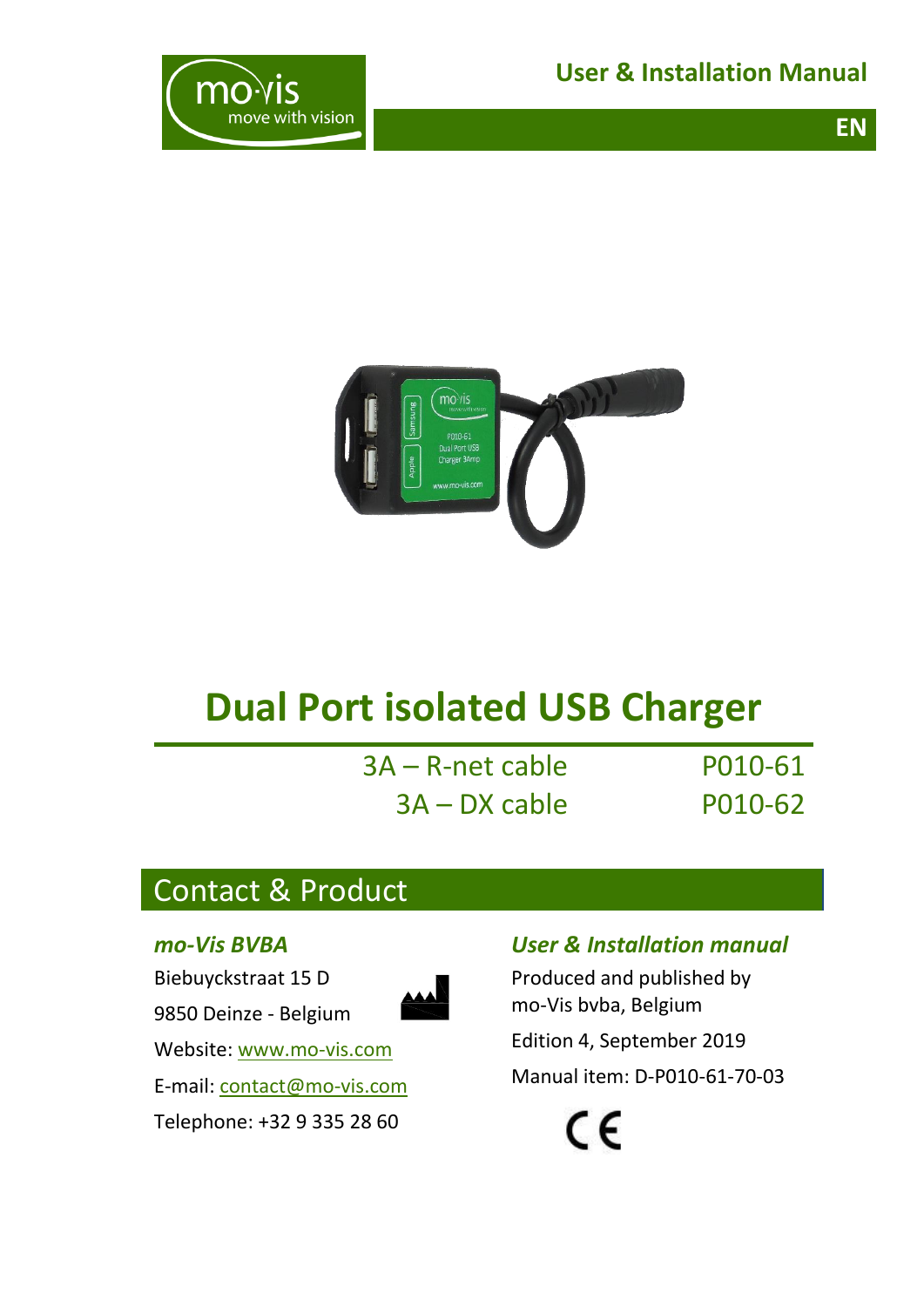# <span id="page-1-0"></span>Contents

| Design and function of the Dual Port isolated USB Charger ---------------- 7 |  |
|------------------------------------------------------------------------------|--|
|                                                                              |  |
|                                                                              |  |
|                                                                              |  |
|                                                                              |  |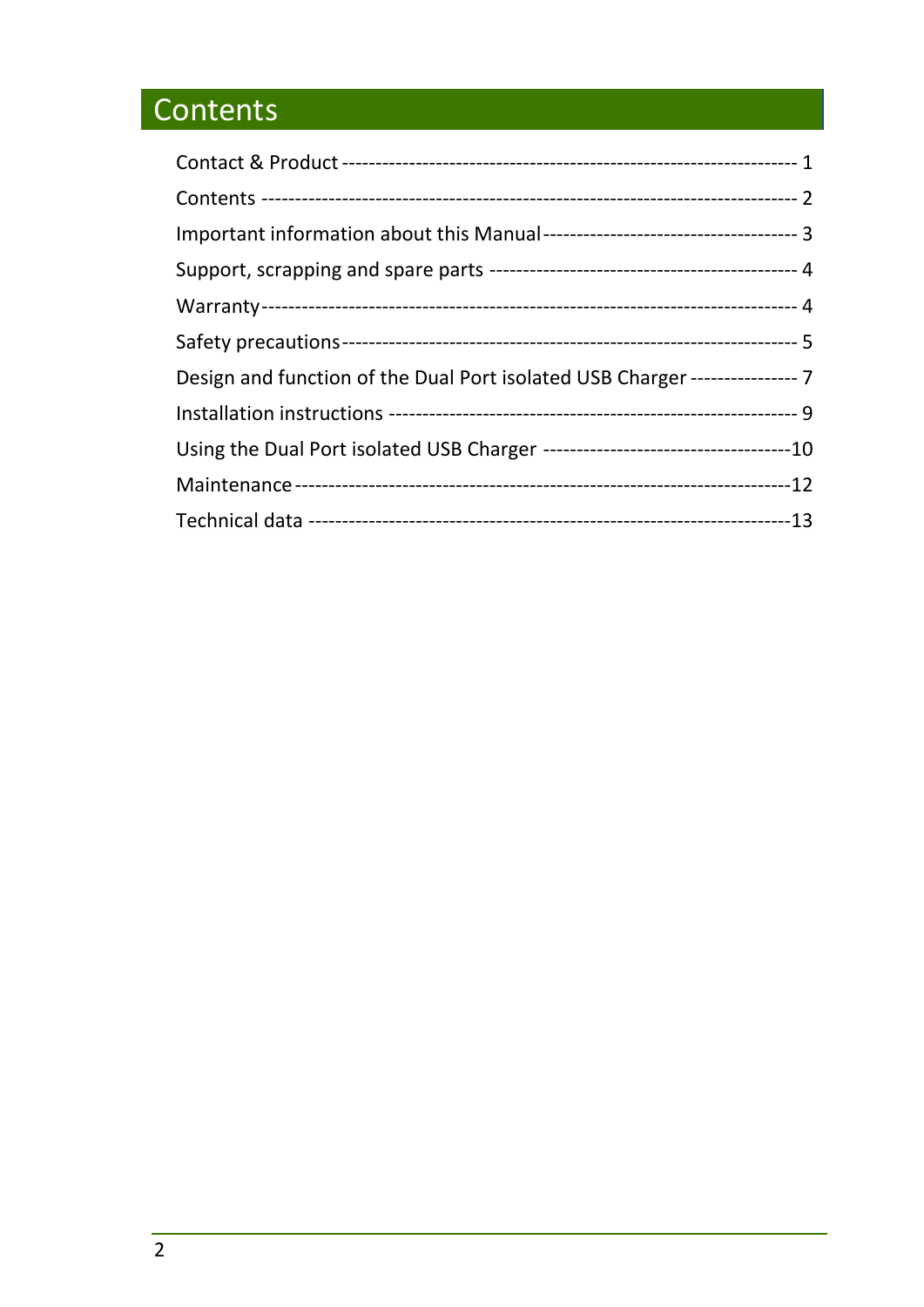## <span id="page-2-0"></span>Important information about this Manual

Congratulations for choosing a mo-Vis product! If you would like to learn more about mo-Vis and its products, we invite you to visit our website: [www.mo-vis.com.](http://www.mo-vis.com/)

Before you install or begin using this product, it is important that you read and understand the content of these installation and operating instructions, the safety instructions in particular.

The installation instructions will guide you as an installer through the options and possibilities with the mo-Vis product.

The operating instructions are primarily intended to acquaint you with the functions and characteristics of the mo-Vis product and how you can use it in the best manner possible. They also contain important safety and maintenance information, as well as describe possible problems that can arise during use. Always keep the operating instructions handy in connection with your wheelchair, since the need for important information can arise concerning its use, safety and maintenance.

All information, pictures, illustrations and specifications are based on the product information that was available at the time of printing. Pictures and illustrations shown in these instructions are representative examples and are not intended to be exact depictions of the various parts of the product.

We reserve the right to make changes to the product without prior notice.

### *Ordering documentation*

You can download additional copies of this User & Installation manual on the mo-Vis website: [www.mo-vis.com.](http://www.mo-vis.com/)

*Important to know !*

*You can always find and download the latest version of all our manuals from our website at* 

*<http://www.mo-vis.com/en/support/downloads>*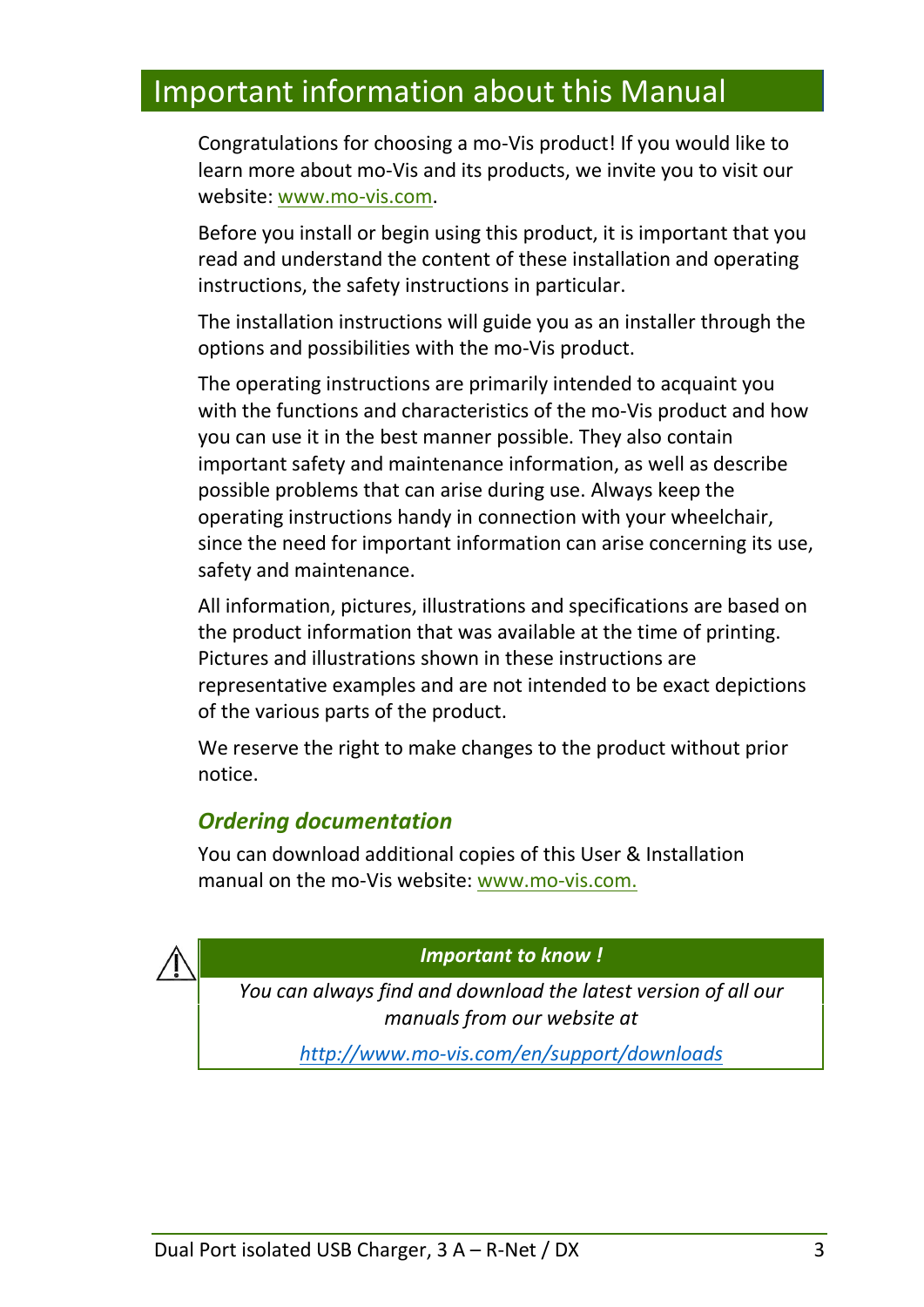# <span id="page-3-0"></span>Support, scrapping and spare parts

### *Technical support*

In case of technical problems, we advise you contact your dealer.

If the dealer is not available, or unknown, please contact mo-Vis bvba by email [support@mo-vis.com](mailto:support@mo-vis.com) or by phone +32 9 335 28 60.

Always state the device serial number when contacting mo-Vis. This ensures you are provided with the correct information.

### *Spare parts and accessories*

Spare parts and accessories must be ordered by the dealer at mo-Vis bvba.

### *Scrapping & recycling*

For scrapping, adhere to your local waste legislation.

Dispose of obsolete electronic parts responsibly in accordance with local recycling regulations.

## <span id="page-3-1"></span>Warranty

mo-Vis bvba warrants the unit to be free from defects in material and workmanship for a period of 2 years under proper use, care and service. All warranties only cover parts and do not extend beyond the initial purchaser from an authorised mo-Vis dealer.

### *Start of the warranty period*

Each warranty shall begin on the date the product is first delivered to the customer.

### *Repair and replacement*

For warranty service, we advise you contact the dealer from whom the product was purchased. In the event of a defect in material or workmanship, the dealer must obtain a return authorisation (RA) number from mo-Vis and the product must be shipped to a service centre designated by mo-Vis. mo-Vis will repair or, at mo-Vis' option, replace any product covered by the warranty.

### *Disclaimer and Limitations of Remedies*

The express warranties set forth in this agreement are in lieu of all other warranties of merchantability or fitness of purpose. In no event shall mo-Vis be liable for any direct, indirect, incidental or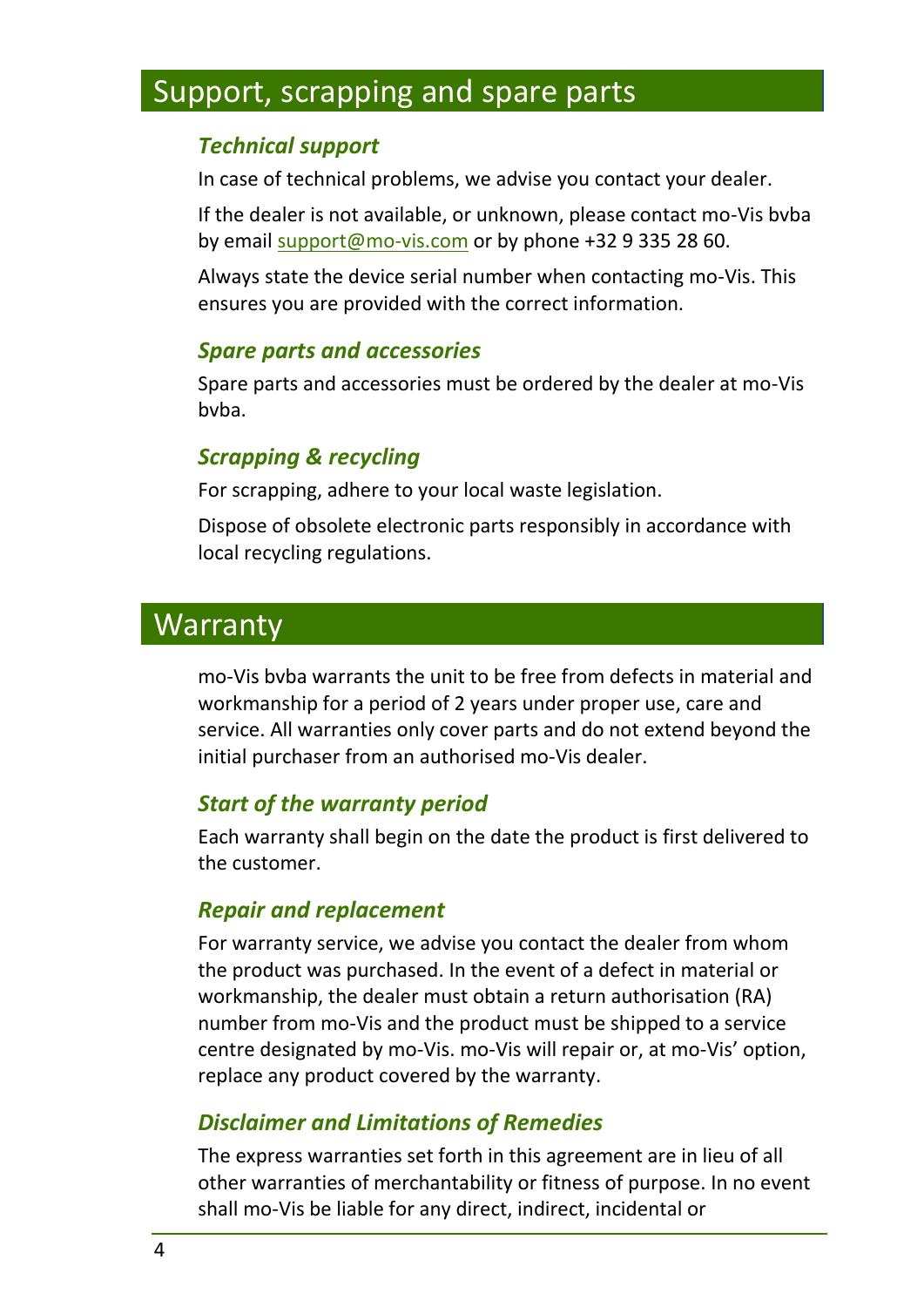consequential damages resulting from any defect in this product. Warranty of parts subject to "normal wear and tear" (e.g. pads, joystick balls, batteries …) are not covered in the warranty except as it applies to defects in material or construction.

### *Amendments*

No person is authorised to alter, extend or waive the warranties of mo-Vis.

### *Voiding of warranties*

The foregoing warranties are contingent upon the proper installation, use, maintenance and care of the product. The warranty will be void if the product has been installed or used improperly, or if it has been repaired or any part replaced by persons other than mo-Vis or an authorised dealer. The unit is considered as a non-serviceable part.

The addition of equipment or features that are not manufactured or recommended by mo-Vis could affect the intended function of the mo-Vis product and may invalidate the warranty.

### *Understanding usage*

The health care professional (authorised installer) is responsible for understanding the intended use of the mo-Vis equipment, the specifications and its programming parameters. mo-Vis cannot be held responsible for damage caused by incorrect installation or incorrect use of the product. Misuse, mishandling, or storage is not covered by this warranty.

# <span id="page-4-0"></span>Safety precautions

### *General*

The Dual Port isolated USB Charger, 3A with R-net / DX cable is intended to be fitted on any power wheelchair with R-net/ DX.

Incorrect use or installation may lead to risk of injury to the user and damage to the wheelchair or other property.

In order to reduce these risks, you should carefully read this instruction manual, paying particular attention to the safety instructions and warning texts.

Only install this product on a wheelchair where the wheelchair manufacturer allows the installation of third party parts.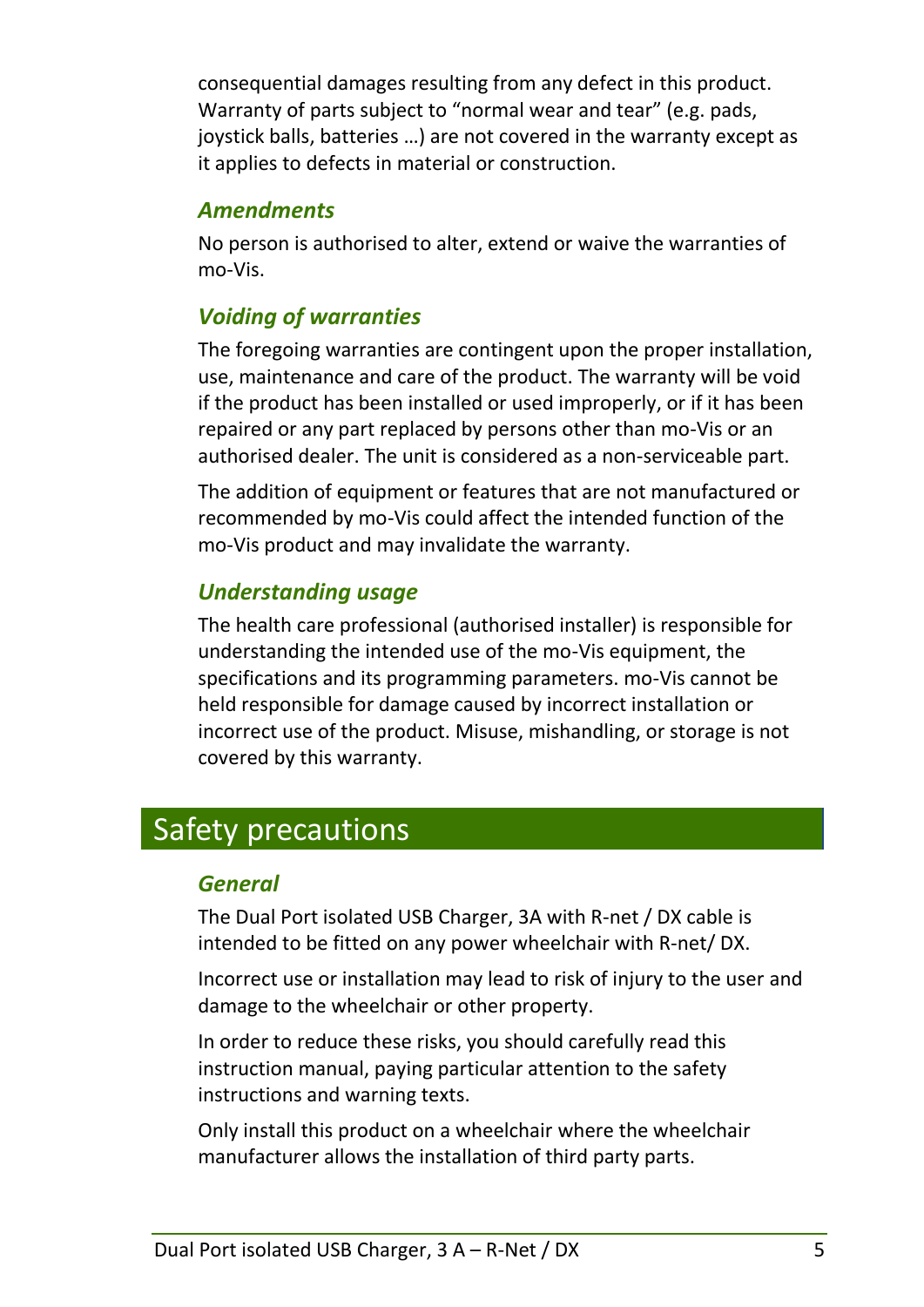Any unauthorised use of the product may lead to increased risk of accident. Carefully follow the recommendations in this manual in order to prevent accidents from use.

The Dual Port isolated USB Charger, cable included, is a nonserviceable part.

In case of doubt for alterations and adjustments, always contact a qualified service engineer.

In case any serious incident occurs in relation to this device, this should be reported immediately to mo-Vis and the competent authority of the Member State in which the user is established.

### *Warning labels*

This manual contains the following warning labels, which are intended to draw attention to situations that could lead to unwanted problems, e.g. personal injury or damage to the wheelchair.



#### *CAUTION!*

*Please use caution where this symbol appears.*



### *WARNING!*

*Please use extreme caution where this warning symbol appears. Failure to observe warnings can lead to personal injury or property damage.*



#### *CAUTION! Limited liability*

*mo-Vis accepts no liability for personal injury or damage to property that may arise from the failure of the user or other persons to follow the recommendations, warnings and instructions in this manual.*



### *CAUTION!*

#### *EMC Requirements*

*The electronics of a power wheelchair and its options can be affected by external electromagnetic fields (e.g. from mobile telephones). Similarly, the electronics of the wheelchair or options themselves can also emit electromagnetic fields that can affect the immediate surroundings (for example certain alarm systems in businesses).*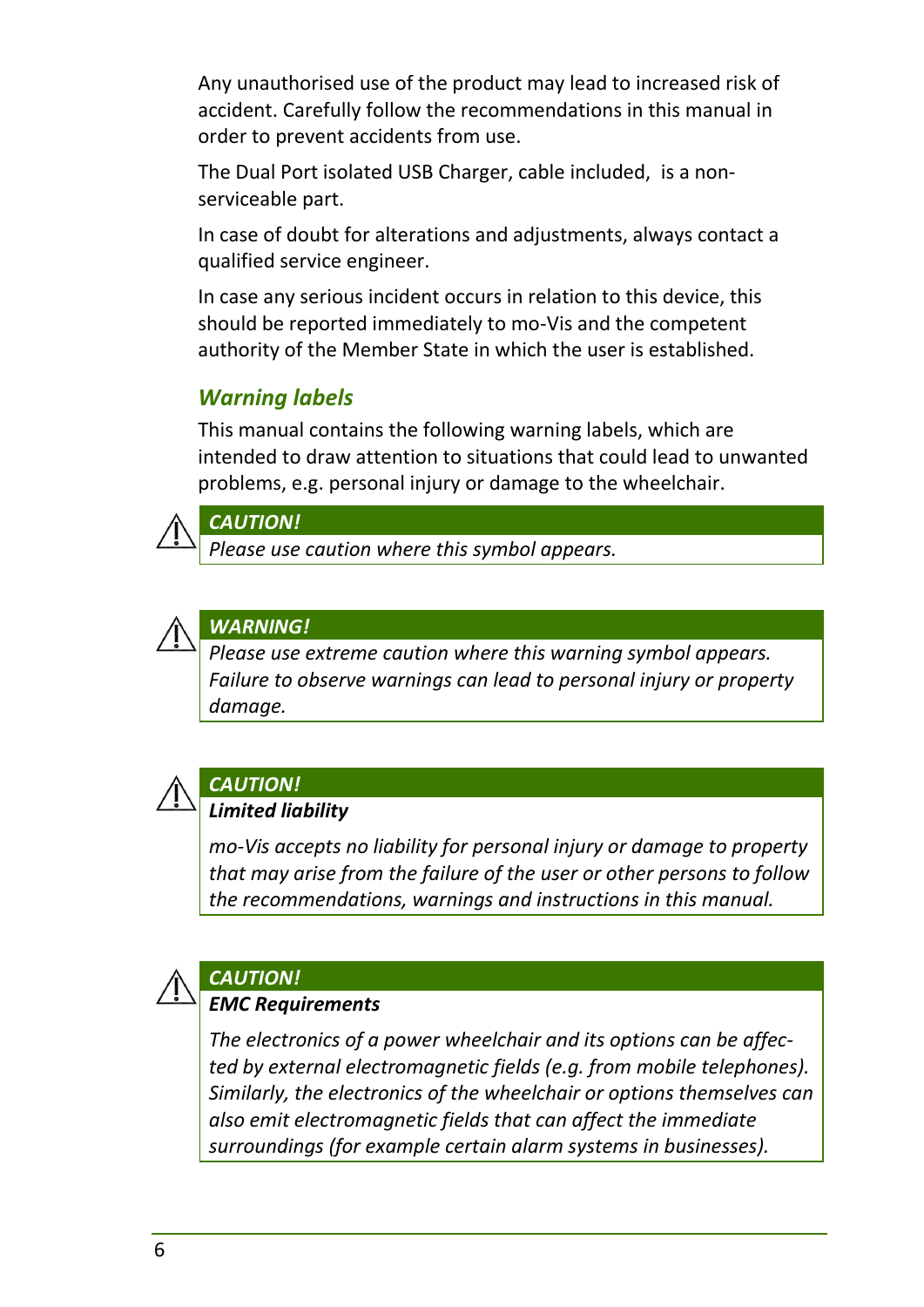*The limit values for Electromagnetic Compatibility (EMC) with respect to power wheelchairs are set in the harmonised standards for the EU in the Medical Devices Directive, No. 93/42/EEC. The Dual Port isolated USB Charger complies with these limit values.*



### *WARNING!*

#### *Assembly*

*The unit should only be installed or adjusted by a qualified service engineer or someone with adequate knowledge to perform the adjustment in an expert manner.*

#### *Maintenance and service*

*Carry out only the service and maintenance activities specified in this manual, as long as you comply with the demands stated in this manual for a specific action. All other service, alterations to and interventions on the Dual Port isolated USB Charger must be carried out by a qualified service engineer or someone with adequate knowledge to perform the adjustment in an expert manner. In case of doubt, contact a qualified service engineer or mo-Vis.*

*Use only spare parts or accessories approved or recommended by mo-Vis. All other use could lead to changes which might impair the function and safety of the product. It could also lead to the warranty becoming void.*

# <span id="page-6-0"></span>Design and function of the Dual Port isolated USB Charger

#### *Intended use*

The Dual Port isolated USB Charger can be used to charge any USBpowered device with a power consumption of up to 3 A. The unit is powered by the wheelchair (24 V) and will transform the 24 V input voltage to an USB output voltage.

Dual Port isolated USB Charger 3A exists in two versions:

- R-net (P010-61): for wheelchairs with R-net
- DX (P010-62): for wheelchairs with DX

### *Dual port*

The Dual Port isolated USB Charger has 2 ports. One port is specifically designed for Apple devices, one port for Samsung and other devices.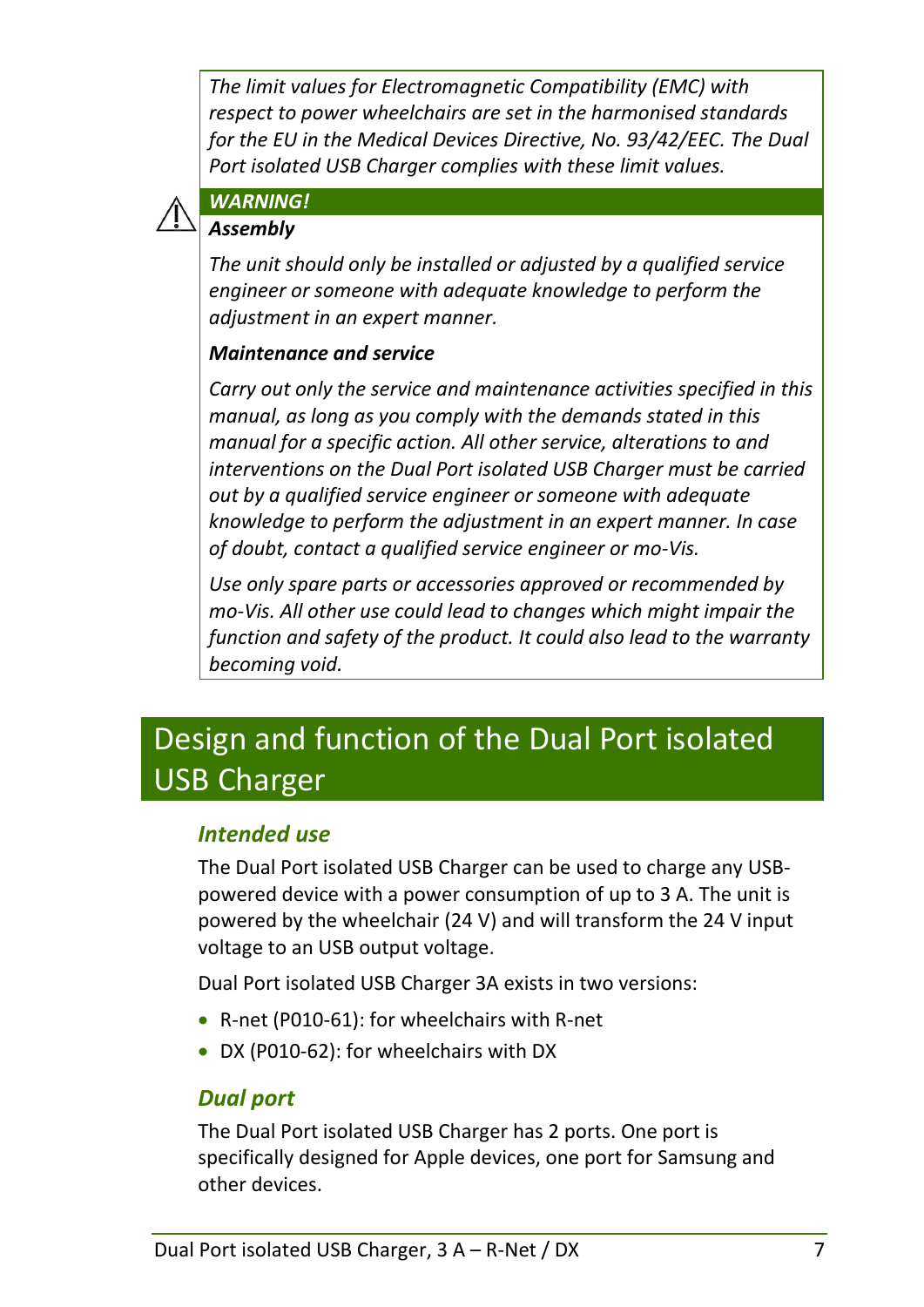### *Integrated safety*

There is no danger to connecting a device to a wrong USB port. Integrated safety circuits will prevent the device to be overcharged. It is possible that the device will not charge, or will charge slowly. In that case, insert the device loading cable into the other USB port.

### *Multiple devices*

You may plug in multiple devices to the Dual Port isolated USB Charger 3A, as long as the max. power consumption of all plugged-in devices does not exceed 3A. Exceeding this limit will result in slow or no charging.

### *Indicator light*

A green LED on the unit indicates when the unit is powered. The USB charger can function in 2 different ways :

- Only powered when the wheelchair electronic is switched on (default setting).
- Continuously powered : power chair powered on or powered off makes no difference. The charger is always powered and the indicator led is always On.



*CAUTION!*

*There is continuous battery consumption.*

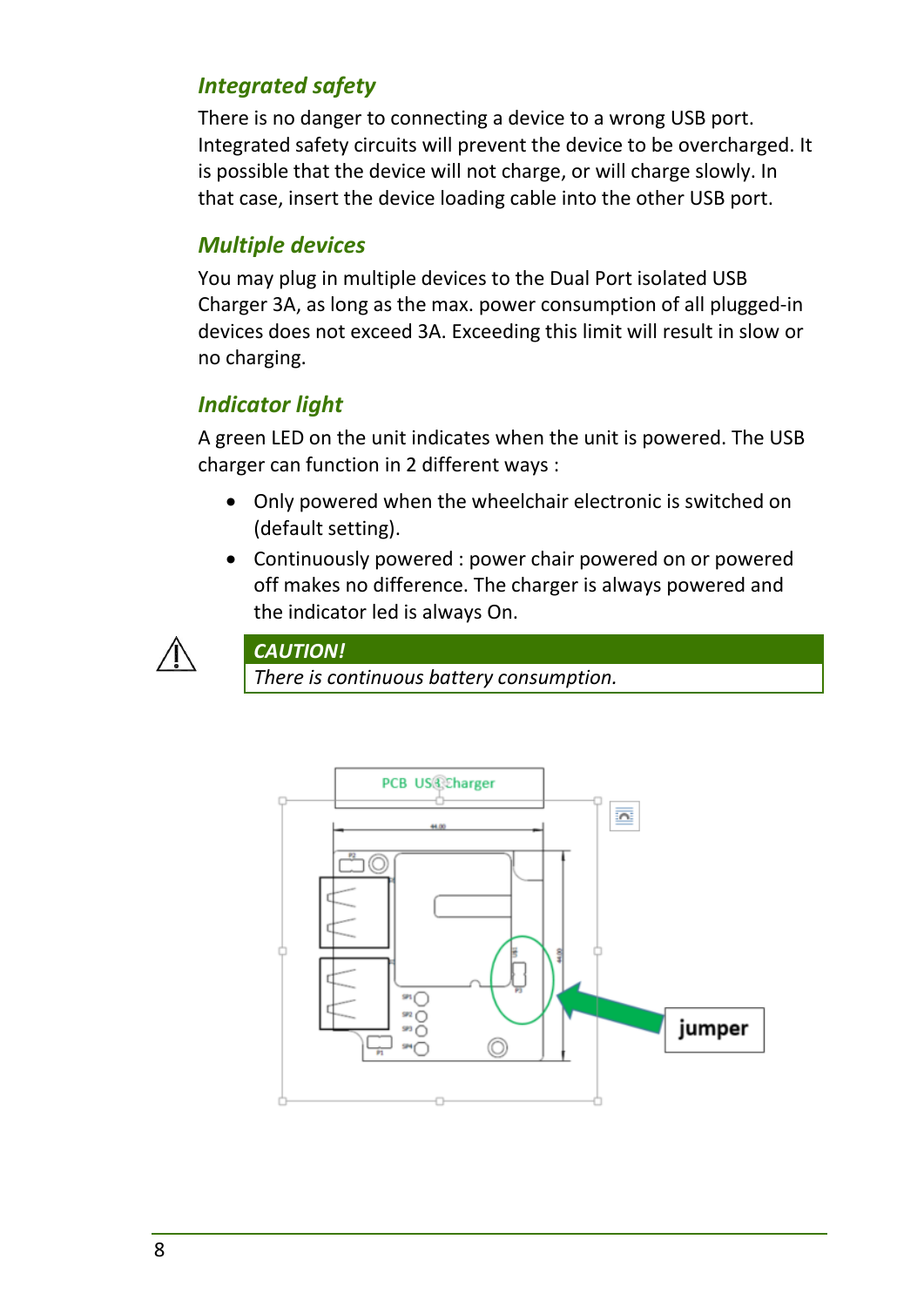Open the housing of the charger, position the jumper over the 2 pins of the 2 pin header and the charger will work continuously.

### *USB covers*

The USB connections of the Dual Port isolated USB Charger have protective covers to avoid the intrusion of dust or moist.



### *CAUTION!*

*Before inserting a connector, remove the protective cover.*

*CAUTION!*

*Always keep the protective cover in case the connections are not used.*

### Parts and accessories

### *Available versions*

- Dual Port isolated USB Charger 3A R-net (P010-61): for powered wheelchairs with R-net
- Dual Port isolated USB Charger 3A DX (P010-62): for powered wheelchairs with DX

### *Not included*

USB output cables are not included.

# <span id="page-8-0"></span>Installation instructions

### Preparations

### *Qualified service engineer*

Only a qualified service engineer may install the Dual Port isolated USB Charger.

### *Serial number sticker*

The additional serial number sticker that can be found in the package should be adhered to the back of this manual.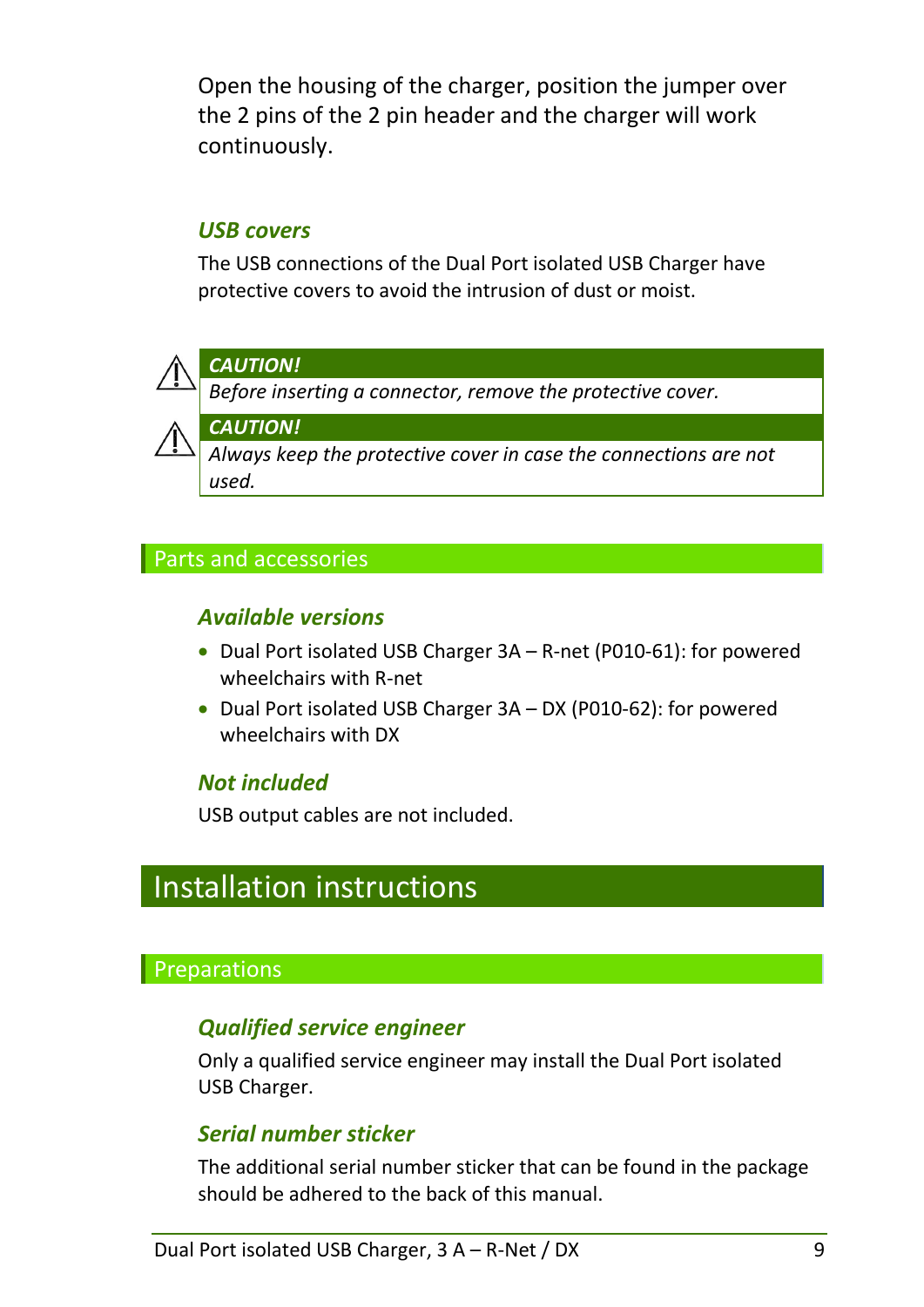#### **Installing the Dual Port isolated USB Charger**

Install the Dual Port isolated USB Charger as follows:

- **1.** Connect the R-net or DX plug of the charger to the wheelchair Rnet or DX socket.
- **2.** Secure the Dual Port isolated USB Charger to the wheelchair with screws. Insert the screws at both sides of the unit through the prefitted openings.

You may also use double-sided tape or Velcro at the backside of the unit.

**3.** Default setting : Switch on the R-net or DX interface. A green indicator LED on the unit turns on.

Continuous setting : the green Led indicator is always on.

**4.** Connect the USB cable of the device to the Dual Port isolated USB Charger.



#### *CAUTION!*

*Before inserting a connector, remove the protective cover.*

**5.** Guide and secure all cabling on the wheelchair.



*Mind damaging the unit and wiring. Make sure the cabling is mounted in such a way the excessive wear and tear is avoided.*

## <span id="page-9-0"></span>Using the Dual Port isolated USB Charger

### Use conditions

The Dual Port isolated USB Charger is intended for use as installed by the dealer, in accordance to the installation instructions in this manual.

The foreseen use conditions are communicated by the dealer or service engineer to the user and/or attendant during the first time use.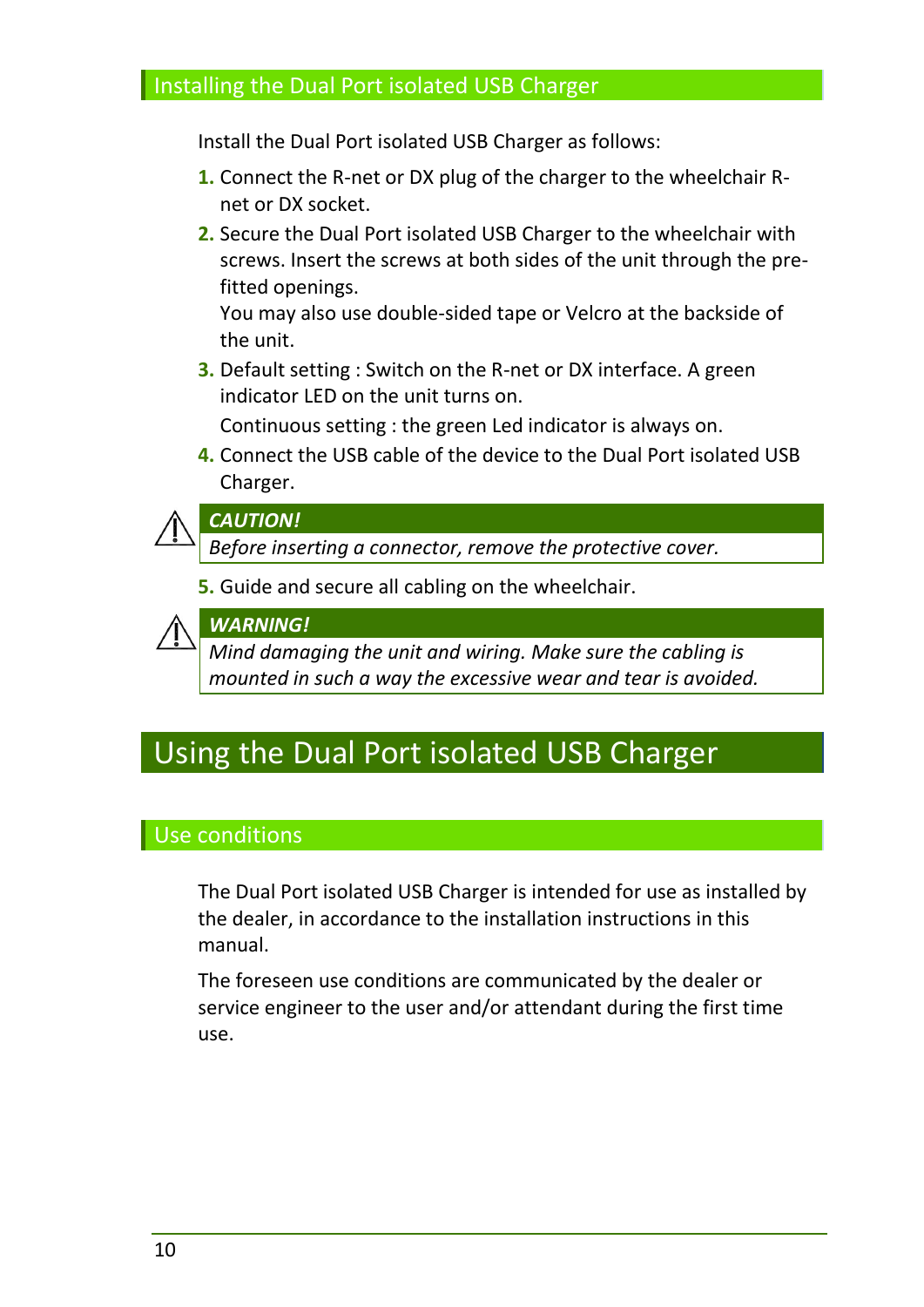|  |  |  | Below, is a list of possible problems and their probable cause. |
|--|--|--|-----------------------------------------------------------------|
|--|--|--|-----------------------------------------------------------------|

| Problem                                                   | Possible cause                                                                                   | Remedy                                                                                                                                                                                                                                |
|-----------------------------------------------------------|--------------------------------------------------------------------------------------------------|---------------------------------------------------------------------------------------------------------------------------------------------------------------------------------------------------------------------------------------|
| indicator LED is<br>off.                                  | Wheelchair not<br>powered on (only with<br>'default setting' : see<br>page 7 : indicator light). | Power on the wheelchair.                                                                                                                                                                                                              |
|                                                           | Disconnected R-net or<br>DX plug.                                                                | Plug the cable into the R-net /<br>DX socket of the wheelchair.                                                                                                                                                                       |
|                                                           | Faulty USB cable,<br>causing short-circuit.                                                      | Replace the USB cable                                                                                                                                                                                                                 |
| <b>Indicator LED is</b><br>on and device<br>has no power. | <b>Disconnected USB</b><br>cable.                                                                | Reconnect the USB cable.                                                                                                                                                                                                              |
| Device does not<br>charge or                              | Device plugged into the<br>wrong inlet.                                                          | Connect device to the other<br>inlet.                                                                                                                                                                                                 |
| charges too<br>slow.                                      |                                                                                                  | <b>ATTENTION: both inlets have</b><br>different loading protocols<br>(Apple/Samsung). It is advised<br>to match the inlet with the<br>device, but in some cases, a<br>better charging may be<br>obtained by using the other<br>inlet. |
|                                                           | Multiple devices<br>connected and<br>consume more than 3A                                        | Disconnect one or more<br>devices.                                                                                                                                                                                                    |
|                                                           | Problem with the<br>device.                                                                      | Disconnect device and check<br>device.                                                                                                                                                                                                |

If the problem persists after intervening, please contact your local dealer or mo-Vis to attend to the problem.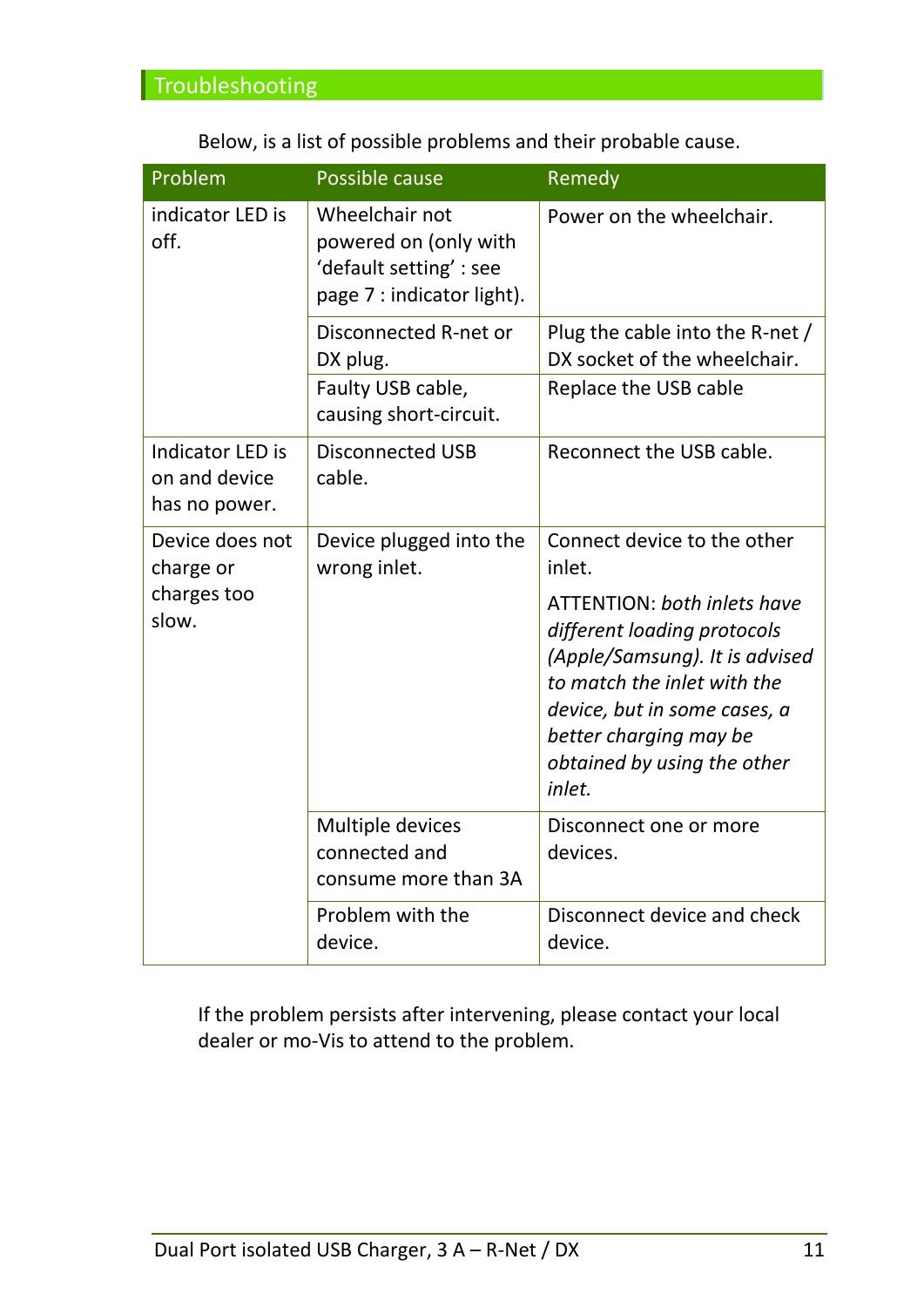# <span id="page-11-0"></span>**Maintenance**

### *Cleaning*

- Gently remove dust and dirt with a damp cloth.
- The use of non-aggressive disinfectant cleaning agents is allowed.



*Do not immerse the Unit in water or use excessive amounts of liquid.*

### *Unit maintenance*

The Dual Port isolated USB Charger is maintenance-free. Under regular use circumstances, the unit does not require additional maintenance.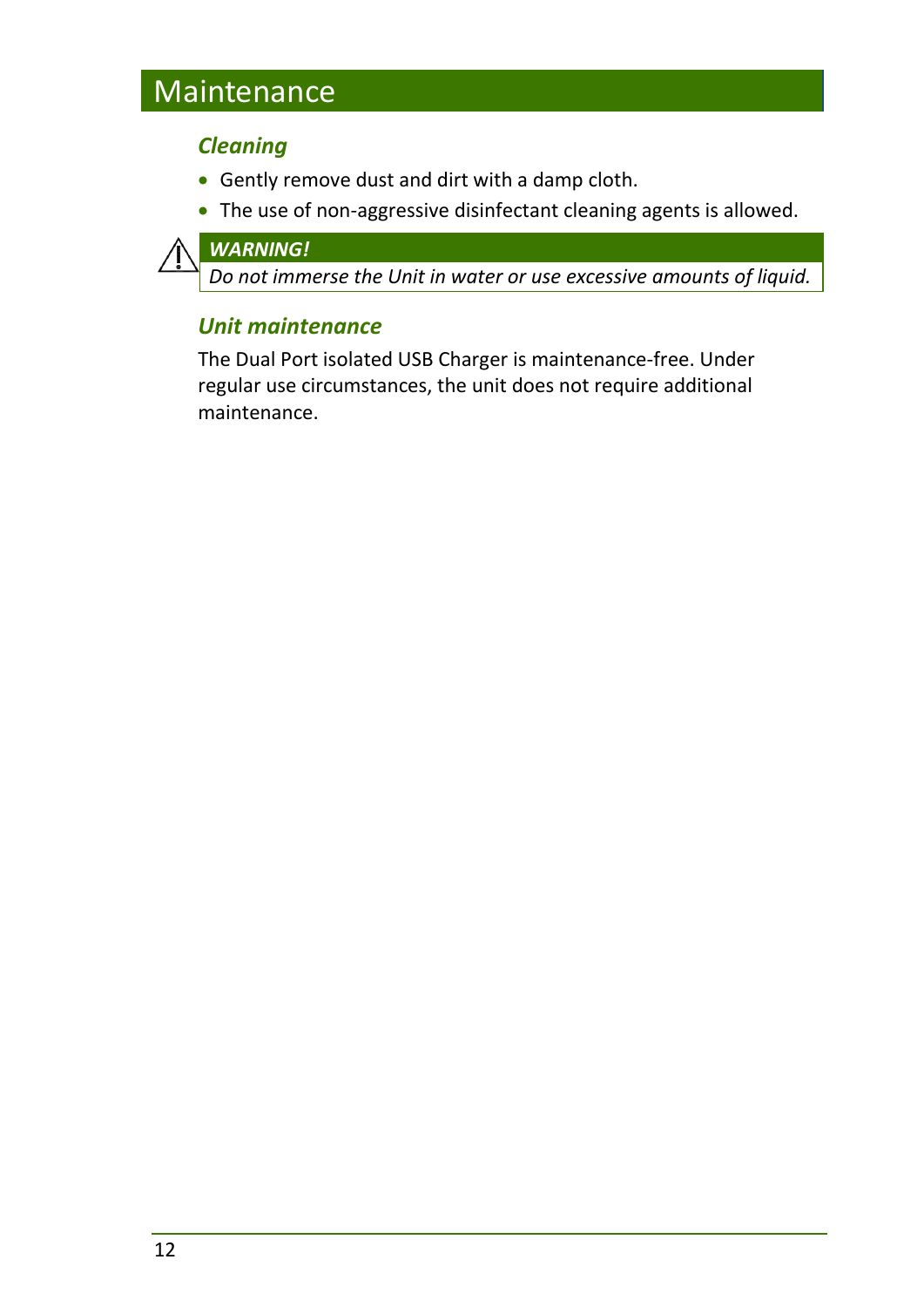# <span id="page-12-0"></span>Technical data

#### *Name*

- Dual Port isolated USB Charger, 3 A R-Net cable (P010-61)
- Dual Port isolated USB Charger, 3 A DX cable (P010-62)

### *Power consumption*

- In off mode (wheelchair is switched off): 0.08 mA
- in unloaded mode: 40 mA
- maximum load (3 A) : 720 mA

### *Output current*

maximum continuous peak: 3.3 A

### *Isolation voltage*

• 2250 Vdc

### *Connections*

- R-net plug (female connector) (P010-61), with 25 cm (9.84 in)cable DX plug (female connector) (P010-62), with 100 cm (3.28 ft)cable
- Universal USB 2.0 connection
- Apple USB 2.0 connection

### *Dimensions*

20 mm X 66 mm x 50 mm (HxWxD)

0.79 in x 2.60 in x 1.97 in (HxWxD)